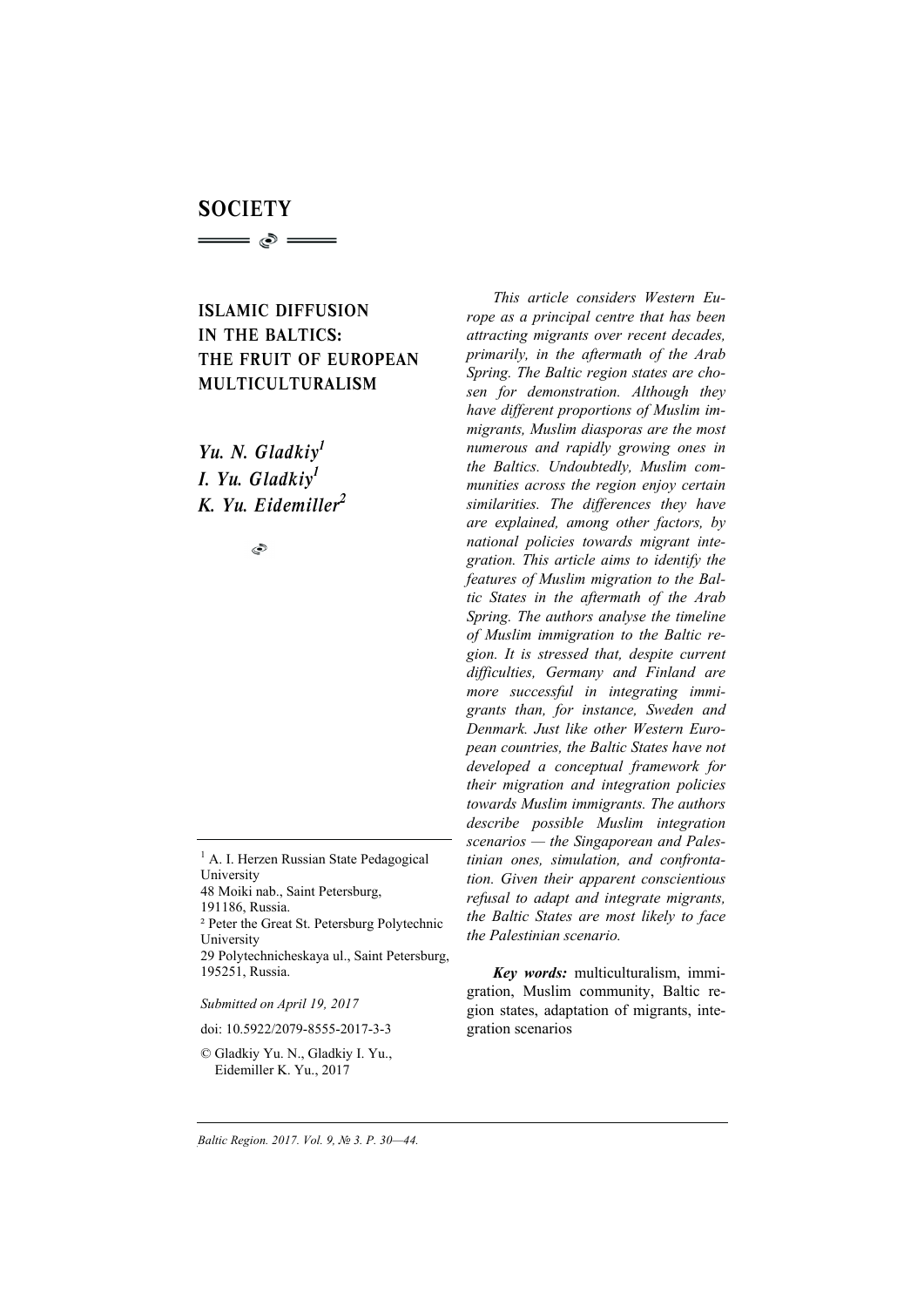**Rethinking multiculturalism.** Regardless of theoretical interpretations, the essence of multiculturalism — *unity in diversity —* is very rarely questioned. This holds true for the universal determinants of multiculturalism. They are recognised by all countries that implement the ideas of cultural pluralism and see a nation as a cultural mosaic rather than a melting pot. These determinants are social justice, cultural democracy, and racial, ethnic, religious, and class equality.

Even the Baltics, whose politicians had refused to recognise the principle of multiculturalism, had to give in before signing the Treaty of Accession to the EU (1998). The countries declared their commitment to the principles of multiculturalism and readiness to embrace 'non-Estonians', 'non-Latvians', and 'non-Lithuanians' as part of their communities. However, these declarations did not stop the authorities from insisting on the ethnic rather than civic principle of nation-state building. The national policy was based on the assimilation model of multiculturalism. What failed in these countries is the antidemocratic assimilation policy rather than multiculturalism.

Discussions on multiculturalism seemed to have approached a point of no return when the leaders of powerful Western European states — Angela Merkel, David Cameron, and Nicolas Sarkozy — named multiculturalism a path to state failure and the dissolution of the European community. The critics of the multiculturalism ideology are taking advantage of the growing nationalist sentiments among Europe's native-born population. This is happening in the Netherlands, France, and Germany. Major arguments against multiculturalism include 'threats' to the national harmony and cohesion and the imminent loss of identity, national culture, traditions, beliefs, national languages, and national history. Proponents of liberal nationalism, feminism, cosmopolitism, etc. — Brain Barry, Susan Moller Okin, and others — do not only stress the contradictions in the multiculturalism discourse but also bring to the fore its fatal flaws [10; 23].

Recognising the failure of multiculturalism, pronouncing it 'dead', means abandoning a whole range of philosophical concepts of multiculturalism and tolerance — from Charles Taylor's theory [28] to the ideas of authoritative contemporaries. Among the latter, it is necessary to mention Michael Walzer, who studies the problems of communitarianism, tolerance, and cultural pluralism [7], Iris Marion Young, the author of the diversity policy concept [31], Chandran Kukathas and Bhikhu Parekh, the proponents of the liberal egalitarian and libertarian multiculturalism [17; 24], and *Will Kymlicka, who devised the theories of American multiculturalism and multicultural citizenship* [18; 19].

In most regions of the world, cultural differences are growing rather than narrowing. Thus, the main problem of multiculturalism — 'coupling the legal concept of justice and the priority of human rights, which lie at the heart of citizenship in a liberal society, with the rights of national, religious, sexual, and other minorities'  $[2, p. 254]$  — is still urgent, regardless of whether it is perceived as a theoretical, empirical, or practical issue.

 $\circlearrowright$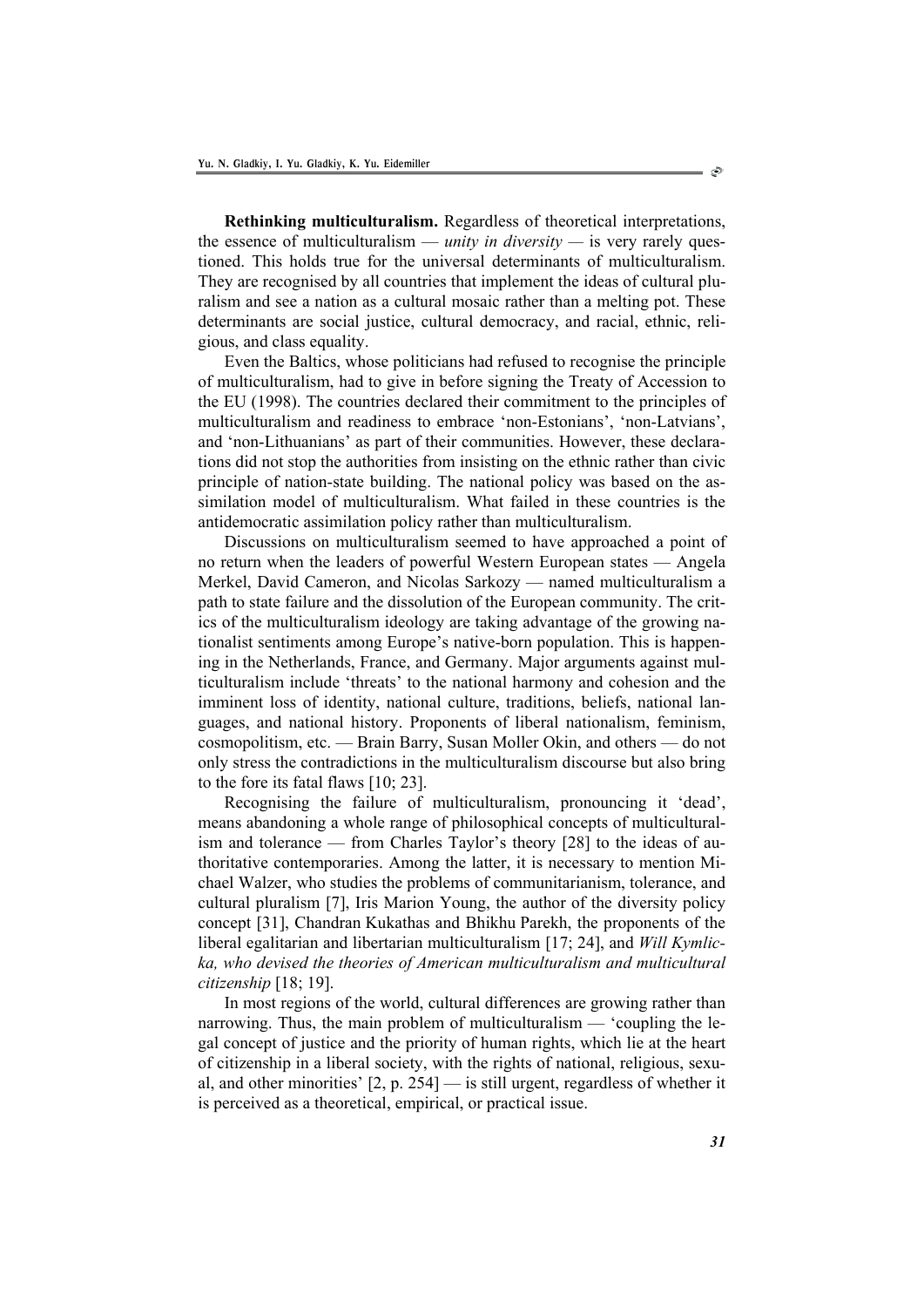Multiculturalism is a major headache for many Western European governments and the proponents of multiculturalism and tolerance ideas.

**The timeline of Muslim immigration into the Baltic region.** Numerous works analyse the evolution of the ethnic and denominational structure and its effect on the transformation of the sociocultural and political space of Northern Europe (see the landmark works of Jørgen Nielsen [21; 22]). Unfortunately, these studies do not compensate for the lack of statistical data. This holds true for the events and processes triggered by the Arab Spring, which had a profound effect on the Muslim immigration into the region. However, it is possible to create a timeline of the Muslim immigration into Western Europe, particularly, the Baltic region states.

In a simplified form, the Muslim immigration is divided into two periods. The *post-war* period — from the 1950s to the mid-1970s — is associated with mass labour migrations and the *current* one — from the mid-1970s to the present — with the national policies of attracting labour force to Western European countries. A more detailed historical analysis yields a greater number of periods.

The *first period* of the Muslim immigration into the Baltic region dates back to 'time immemorial'. In the  $14<sup>th</sup>$  century, natives of the Golden Horde were summoned to the Polish-Lithuanian lands. In the  $18<sup>th</sup>$  century, the Prussian king Friedrich II established a Muslim military unit, which brought together Bosnians, Albanians, and Tatars. Of course, these migration flows were rather insignificant and did not result in ethnic and social turbulence.

The *second period* is associated with the post-war years until 1975. From the early 1960s, Western Europe attracted immigrants — natives to the traditionally Muslim territories of Yugoslavia, Turkey, and Pakistan. In the mid-1970s, the parliaments of all Western European countries adopted measures regulating immigration.

In the *third period*, from 1975 to 1995, immigration was regulated by national legislation. On January 1, 1995, the two major states of the Baltic region — Finland and Sweden — acceded to the EU. Denmark had been a member state from January 1, 1973. At the time, the Muslim immigration into Europe and other parts of the world was war-related. After almost five decades of peace, the geographical centre of the Muslim world was engulfed by violence.

The *fourth period*, from 1995 to 2015, is associated with the European migration crisis. The composition and features of the Muslim immigration into Northern Europe remained the same. However, the immigration entry rules — specified in both national laws and EU regulations — did change. From the beginning of 2011, in the aftermath of the Arab Spring, the EU states were faced with the virtually uncontrolled immigration surges from North and East Africa and Western Asia.

The *fifth period* started in 2015. It is associated with the European migration crisis. Despite the geographical remoteness from the hot spots, Europe has shared the burden of the consequences of the civil wars in Afghanistan, Syria, Iraq, Somalia, Yemen, and other regions of the world. The continent became a desired destination for refugees. Some authors believe that the situation in Northern Europe is the most alarming.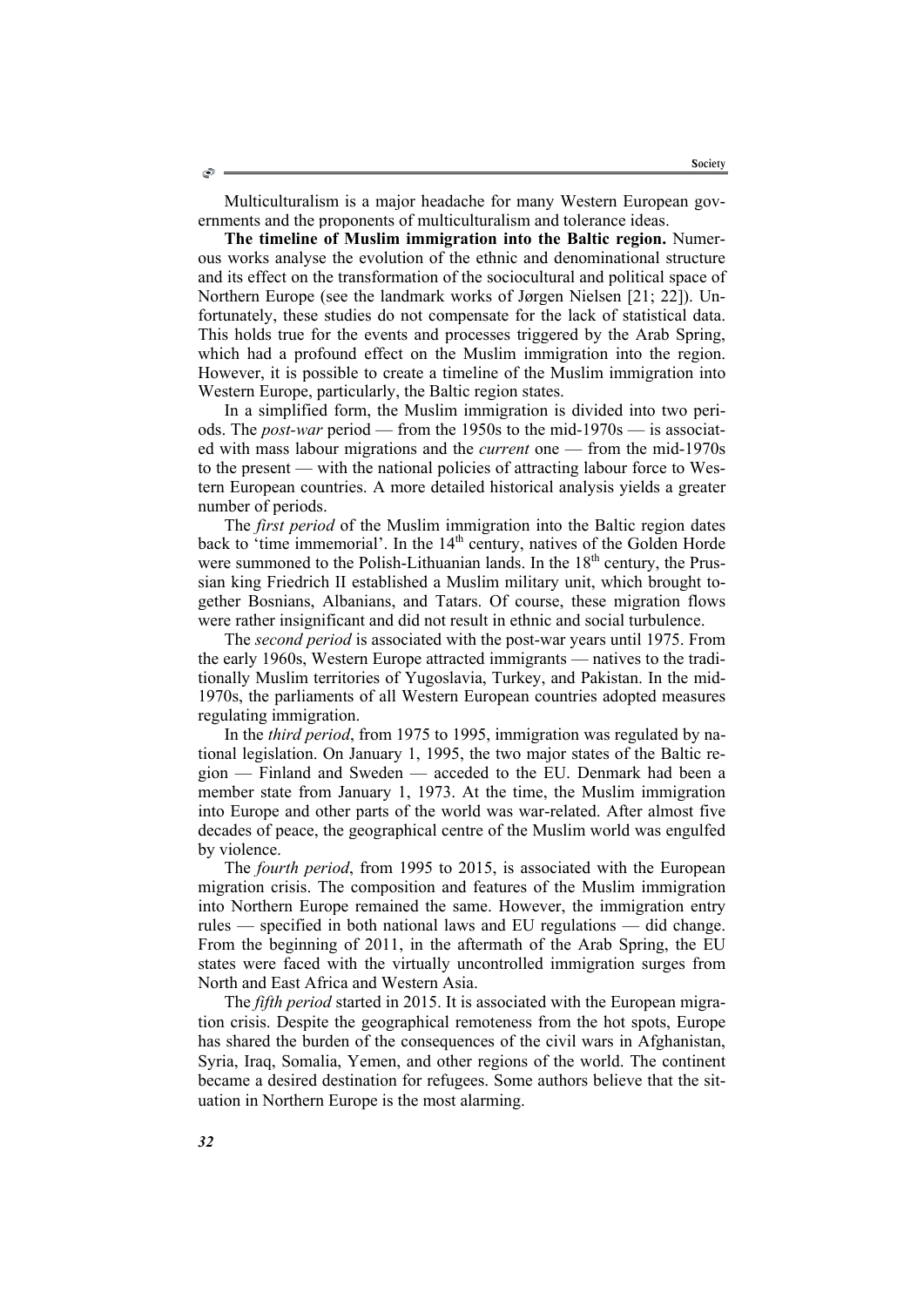Irregular immigration makes it difficult to quantify the precise scales of the current Muslim immigration into the region. Thus, one cannot fully trust even the official statistics.

**Muslims in the Baltic Sea region: facts and statistics.** Grand mosques the masterpieces of the Muslim temple culture designed for Friday services have been erected in almost all European capitals. There are plans to build mosques in Tallinn, Riga, and Reykjavik — regions where Muslims account for a few percent, permille, or even permyriad of the population. Muslims comprise from 5 to 25 % of the Baltic capitals' residents. There is a common problem of Muslim 'diffusion', which manifests itself differently in each country.

A common Baltic trend is the decreasing Lutheran congregation. The numbers speak for themselves. In 1990, 89 % of Sweden's population belonged to the Church of Sweden. In 2016, this proportion dropped to 63.2 %. Over the same period, the congregation of the Church of Denmark decreased from 89.3 % to 76.9 %. In Norway, 86.6 % of the population identified themselves as belonging to the Church of Norway in 2001 and only 72.6 % in 2016. The most dramatic decrease was experienced by the Church of Iceland — from 88.6 % in 2000 to 71.5 % in 2016 [12; 13—15].

If the trend persists  $\frac{d}{dx}$  i.e. the Christian population of the Nordic countries continues to decrease at a rate of 1 % per year — Christians will account for only  $50 - 60\%$  of the total population of the Nordic countries by 2025. Muslims will comprise half of Western Europe's believers.

**Germany** is the stronghold of Islam in the Baltics in terms of the total number of the Muslim population. According to expert estimates, 4.4—4.7 million Muslims lived in the country in 2015 and 82.2 million in 2016 [12].



Fig. 1. The proportion of Muslims in the population of the Baltic region states and Norway in 2015, %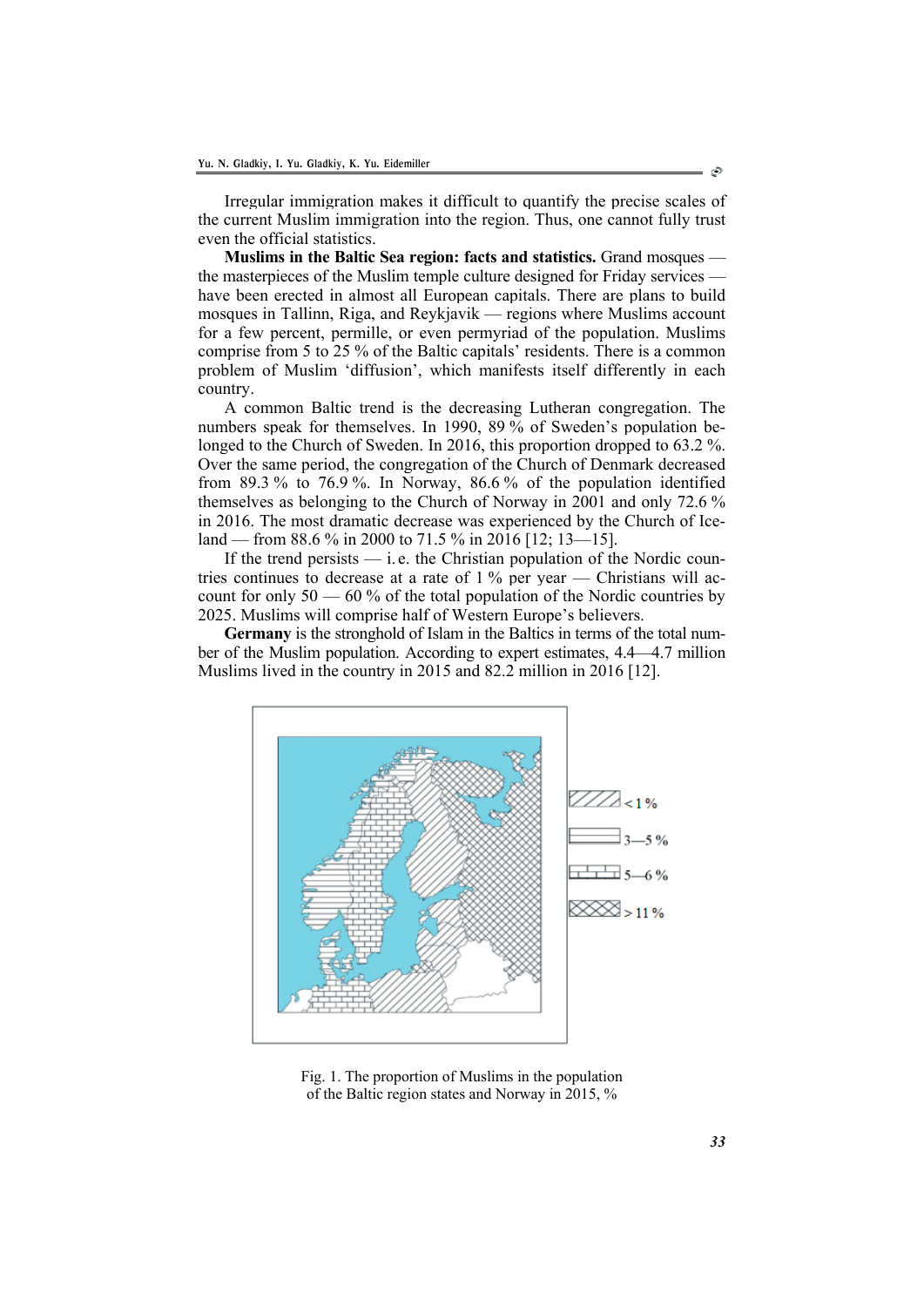

Fig. 2. The increase in the proportion of the Muslim population in the Baltic region states and other major European countries

Compiled based on [1] and adjusted by the authors to incorporate the Arab Spring data.

Germany's first mosque was built in the Wünsdorf camp for Muslim prisoners-of-war (often dubbed *der Lambmondlager —* the Crescent camp) in 1915. The mosque was demolished in 1925. However, the Muslim strata of German society had formed much earlier. In 1745, the Prussian king established a Muslim military unit, which brought together Bosnians, Albanians, and Tatars. A corps numbering approximately 1,000 Bosnians was created in 1760. The first foreign workers, most of whom came to Germany from the rural areas of South-East Anatolia, manifested themselves as part of German society in the FRG, soon after Germany had been divided and West Berlin had been isolated by a concrete wall.

Since then, the number of Muslims has been steadily increasing. The FRG/GDR division is still discernible on both the economic and ethnic/denominational maps. The former FRG is home to three-thirds of the country's Muslim population. There are several reasons for this. The most important one is that, until 1990, the only source of immigration into the GDR was the Socialist camp. Another reason is that, as surveys show, 'Eastern Germans' — whose mentality was strongly affected by the Soviet regime express distinctly negative attitudes towards Muslim immigrants. However,

۵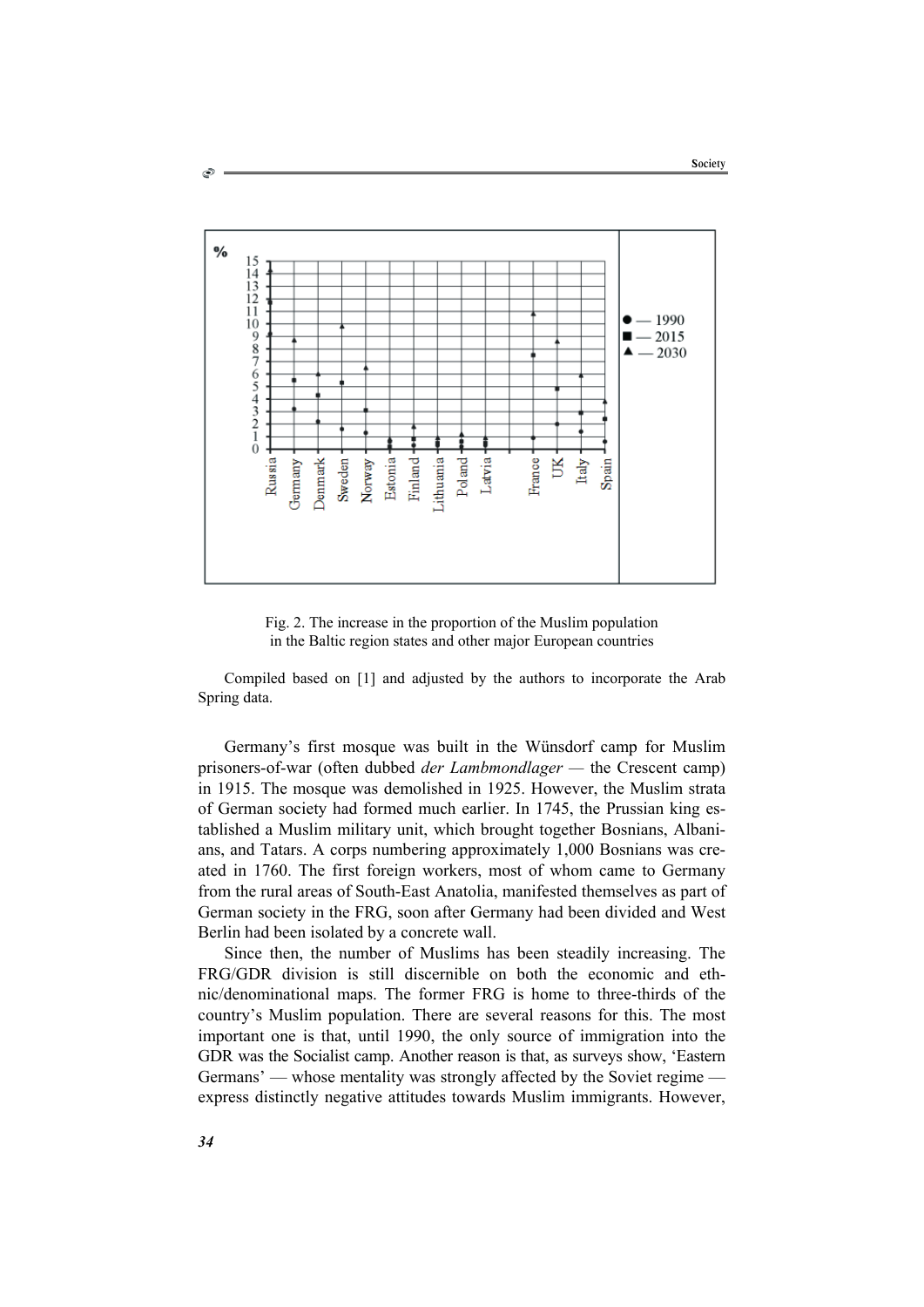*Ossies* are much more tolerant to Muslims than *Wessies* are. In the federal states of the former GDR — as well as in Rhineland-Pfalz, Schleswig-Holstein, and Hamburg — teachers are allowed to wear headscarves.

Although Germany's Muslim community is heterogeneous, people of *Turkish* origin constitute the overwhelming majority (63 %). Unlike most other European countries, Germany has large Muslim communities living in rural areas. This holds true for the states of Baden-Württemberg, Hessen, Bavaria, and North Rhine-Westphalia [29; 32; 33].

**Sweden's** Muslim *Ummah* developed in the 1970s when immigrants from Iraq and Iran were joined by the natives of Bosnia and Herzegovina (part of Yugoslavia at the time), Somalia, Morocco, and some other Middle Eastern countries. Only in  $2011 - 2014$ , Sweden's Muslim population increased by 2 %. In 2015, Muslims accounted for 7.5 % of the country's population. The available data suggest that Sweden's Muslim population is becoming the second-largest community in Europe, after Christians (Catholic, Protestant, and Orthodox). Muslims comprise the most rapidly growing religious group across the continent. Islam is the second-largest religion in Sweden. There is a Swedish Islamic Academy. Islamic parties have been established in the country. Specialised journals are being published. Moreover, there are fifty Muslim cemeteries in the country.

Most Swedish Muslims (approximately 75 %) live in the cities — Stockholm, Uppsala, and Gothenburg. The Øresund Bridge, which connects Denmark's capital Copenhagen and Sweden's city of Malmö, creates a continuous territory densely populated by Muslims.

The first wave of the Muslim immigration into *Denmark* dates back to the 1960s when the country was in search of cheap labour. Immigrants were arriving from North Africa, Turkey, and Pakistan. Ten thousand Muslim families found a new home in Denmark. In the 1980s, forced migrants were coming from Iraq, Iran, Lebanon, and Palestine. Later, refugees from Somalia, former Yugoslavia, and other regions followed.

According to the official statistics, Denmark issued almost 85,000 residence permits in 2015. As of April 1, 2016, the country's population reached 5,717,014 people, including 501,057 immigrants, 290,333 of which were of non-European origin [14]. The data on the Muslim population in Denmark are not consistent. The Danish authorities do not register religious affiliations except for that with the Church of Denmark. Danish researchers keep track only of registered community members. However, the numbers quoted by authoritative local researchers give food for thought. The sociologist from the University of Copenhagen Brian Arly Jacobsen quotes the following 2016 statistics. As of January 2016, 70.9 % of Danish Muslims were citizens of Denmark — most of them naturalised. This proportion decreased from January 1, 2015 (73.7 %). The total Muslim population of Denmark was estimated at 284,000 people (5 % of the population) as of January 1, 2016, and 263,800 people as of January 1, 2015 (4.7 %). Half of Denmark's total population lives in the capital region [16].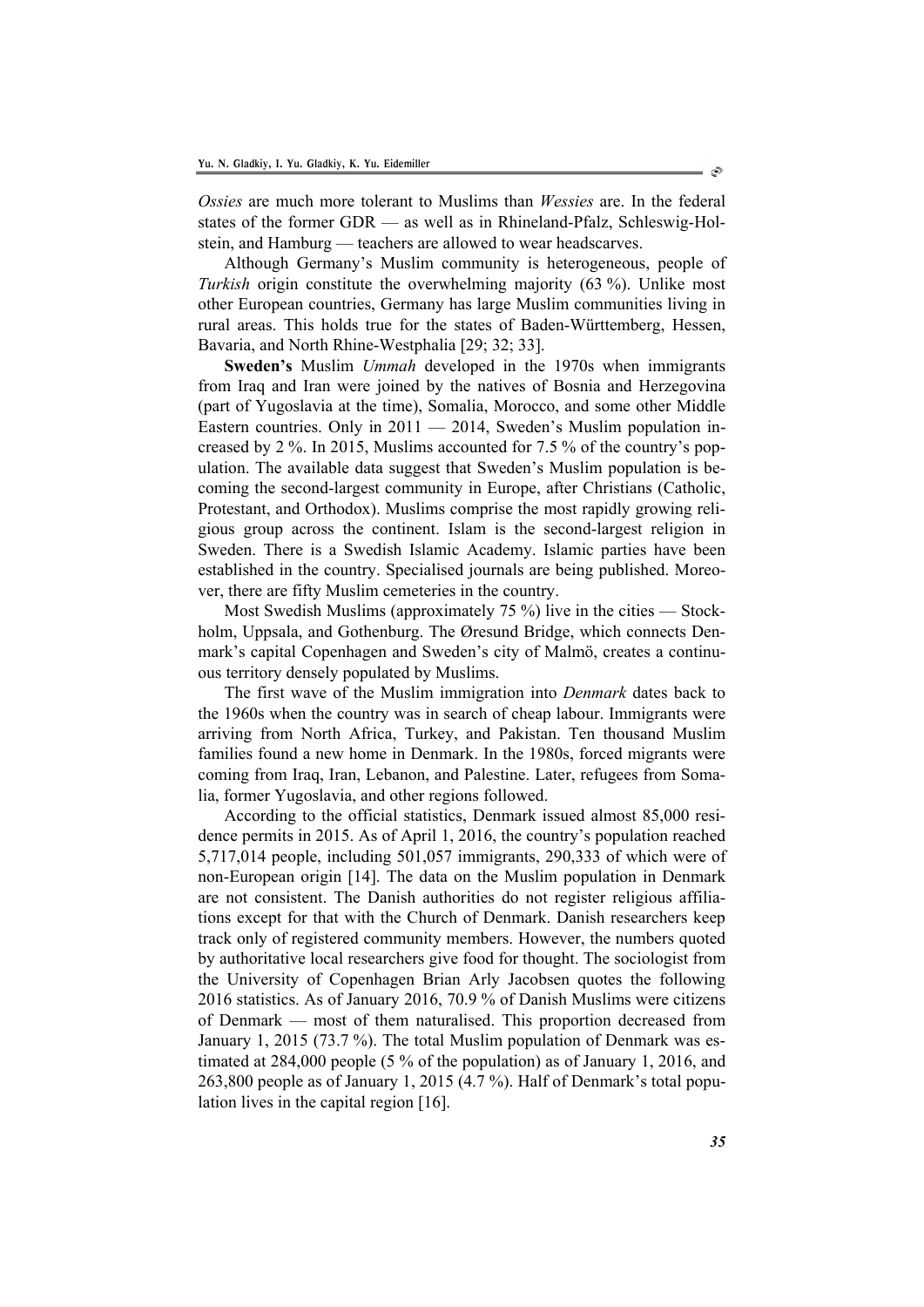The first Muslim community in *Finland* appeared when the country was part of the Russian Empire. Tatar merchants and imperial officials were coming to the Grand Duchy of Finland with their families. The Finnish Tatars integrated into Finnish society. This is a unique example of a successful multiculturalism policy, at least, in Northern Europe.

Before becoming the second largest denomination in the country, the Muslim *Ummah* had incorporated numerous immigrants from Iraq, Somalia, Kosovo, Afghanistan, Russia, Albania, Nigeria, Syria, Morocco, and Algeria. At the turn of the century, the number of Muslims in the country exceeded 70,000 people (alternative sources estimate it at 150,000—170,000 people). As a result, Orthodox Christians became only the second-largest religious community.

As in the other countries of the region, Muslim communities concentrate in the cities, primarily, Helsinki (figures 3, 4). There is a mosque 40 km away from the capital. Built by Tatars in 1944, it was the northernmost mosque in the world. Sometimes, studies mention ten mosques in Helsinki. However, they are not separate buildings but spacious prayer halls, most of them rented.



Fig. 3. Changes in the proportion of Muslims in the cities of the Baltic region

Ò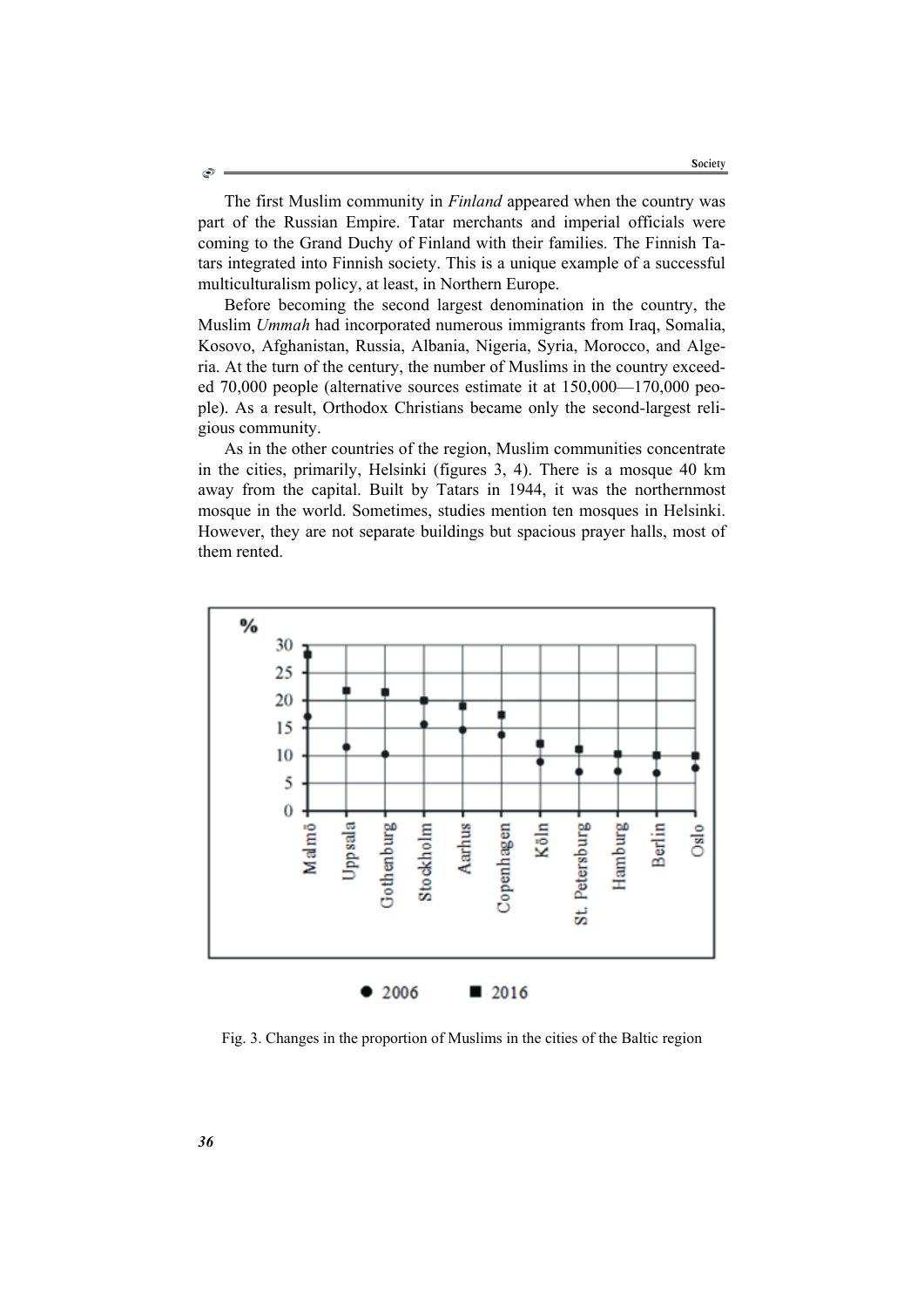

Fig. 4. Changes in the proportion of Muslims in Western European cities

*Norway* is not part of the Baltic region. However, this subarctic Nordic country is linked to its Baltic neighbours by numerous sociocultural and logistical ties. In 1992, the country became a member of the Council of the Baltic Sea States.

As is the case in the other Nordic countries, the Muslim population of Norway constitutes the most numerous denominational minority. As early as 2007, Statistics Norway registered 79.1 thousand members of different Muslim communities, which was 10 % above the 2006 level. In 2010, this number reached 99,000 people. In 2015, 141,000 officially registered Muslims lived in the country. Alternative and independent resources insist that the real number is  $2 - 2.5$  times higher. Overall, Muslims account for  $7\%$  of the total population of Norway. The distribution of Muslims across countries and municipalities is very uneven. Each tenth resident of Oslo is Muslim, whereas the proportion of Muslims in Akershus — Norway's second largest  $city$  — is 1 in 55.

Despite its social attractiveness, Norway has not become a desired destination for migrants. This is explained by the climate and other natural phenomena. There is evidence that families running from wars in the Middle East are willing to return to the refugee camp at the Lebanon border because their children cannot adapt to Norway's polar days and nights. Moreover, vitamin B deficiency affects children's skeleton systems and may cause developmental delays. This holds true for the other subarctic countries.

**Poland** has been slightly affected by the 'global counter-offensive' of Islam. The country's ultraconservative, monoethnic, Catholic society is not

S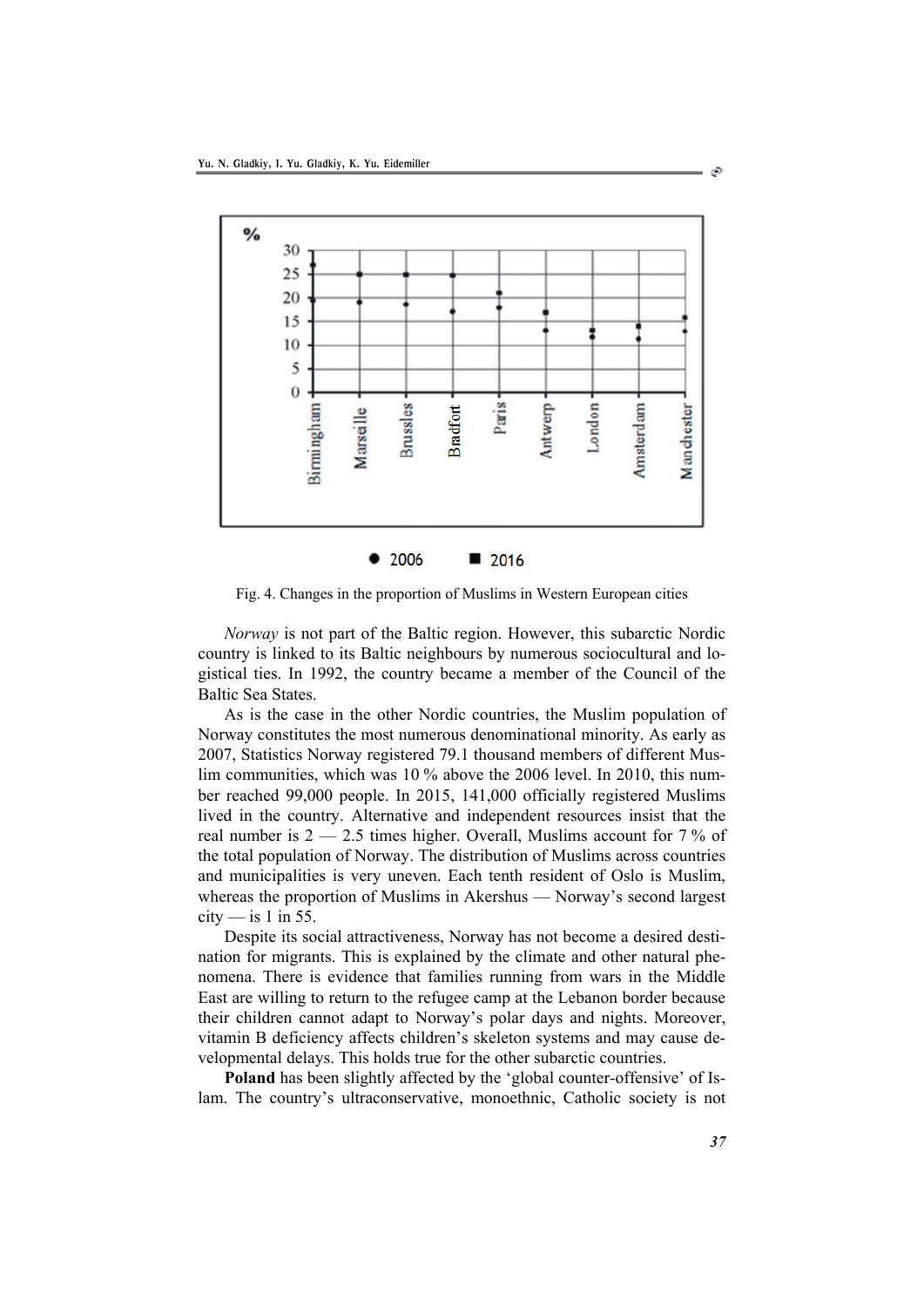ready for a diffusion of its national identity, which has happened in France and is happening in neighbouring Germany. As a Christian community, Poles are not willing to let their society be used in another experiment [25]. However, all this has little effect on the Muslims that managed to adapt to such an 'unfriendly' Catholic environment. The Muslims, who have become full citizens of Poland, are not subject to discrimination. This holds true for both Polish-Lithuanian Tatars, who are seamlessly integrated into the local society but stay true to their identity and religion, or Somalis, who came to the country twenty years ago.

The country's 4,000 **Muslim Tatar** community lives in the three traditional Tatar villages of Bohoniki, Kruszyniany, and Sokółka and in the cities of Gdansk, Białystok, Gorzów Wielkopolski, etc. [25]. The Tatars came to the country in the  $14<sup>th</sup>$  century, when Tatars from the Golden Horde — renowned warriors and merchants — were summoned to the Polish-Lithuanian lands. The total number of Muslims in the country is estimated at 30,000— 35,000 people. The Muslim community brings together immigrants from 'Socialistic' African countries, former Yugoslavia and the USSR, Chechens, and 7,000 ethnic Poles who have converted to Islam [3]. The latter number is an estimate of Poland's Muslim Religious Association and it requires verification.

The *Ummahs* of **Lithuania**, **Latvia**, and **Estonia** are not numerous. However, that was not always the case, especially, in the Lithuanian lands. The first Muslims — a 40,000-strong army led by Jalal al-Din Khan, the son of the Golden Horde's Khan — arrived at the Grand Duchy of Lithuania in the 14<sup>th</sup> century. The army was summoned by Grand Duke Vytautas to fight against the Teutonic Order in the Battle of Grunwald. After the Order had suffered a defeat and lost its military capability in the course of the Great War (1409 — 1411), some Tatars remained in the Duchy and successfully assimilated into the population. Duke Vytautas organised the Tatar villages into a fortified belt along the Žemaitija border. The belt ran across the surroundings of Lithuanian castles near Trakai, Vilnius, Kaunas, Lida, Kreva, Navahrudak, and Grodno.

In 1941, after the Baltics had been occupied by Nazis and turned into the *Reichskommissariat Ostland*, local collaborationists started persecuting Jews, Roma, and Muslims. Almost all Muslims fled to Poland. Most of the rest were murdered or executed. The total number of the Muslim victims is unknown. Lithuania's Muslim community has never recovered its former numbers. Today, Muslims are leaving Lithuania for socioeconomic reasons. A rough estimate suggests that approximately 10,000 Muslims remain in Lithuania. There are mosques, Muslim shops, and cultural centres but the life of the country's Muslim community is not what it used to be.

The post-war history of Latvia's and Estonia's Muslim communities is rather similar, except for several details. From 10,000 to 12,000 Muslims live in Latvia (below 1 % of the total population) [12]. Estonia's Muslim community has recovered its numbers and it is still growing. The estimates of the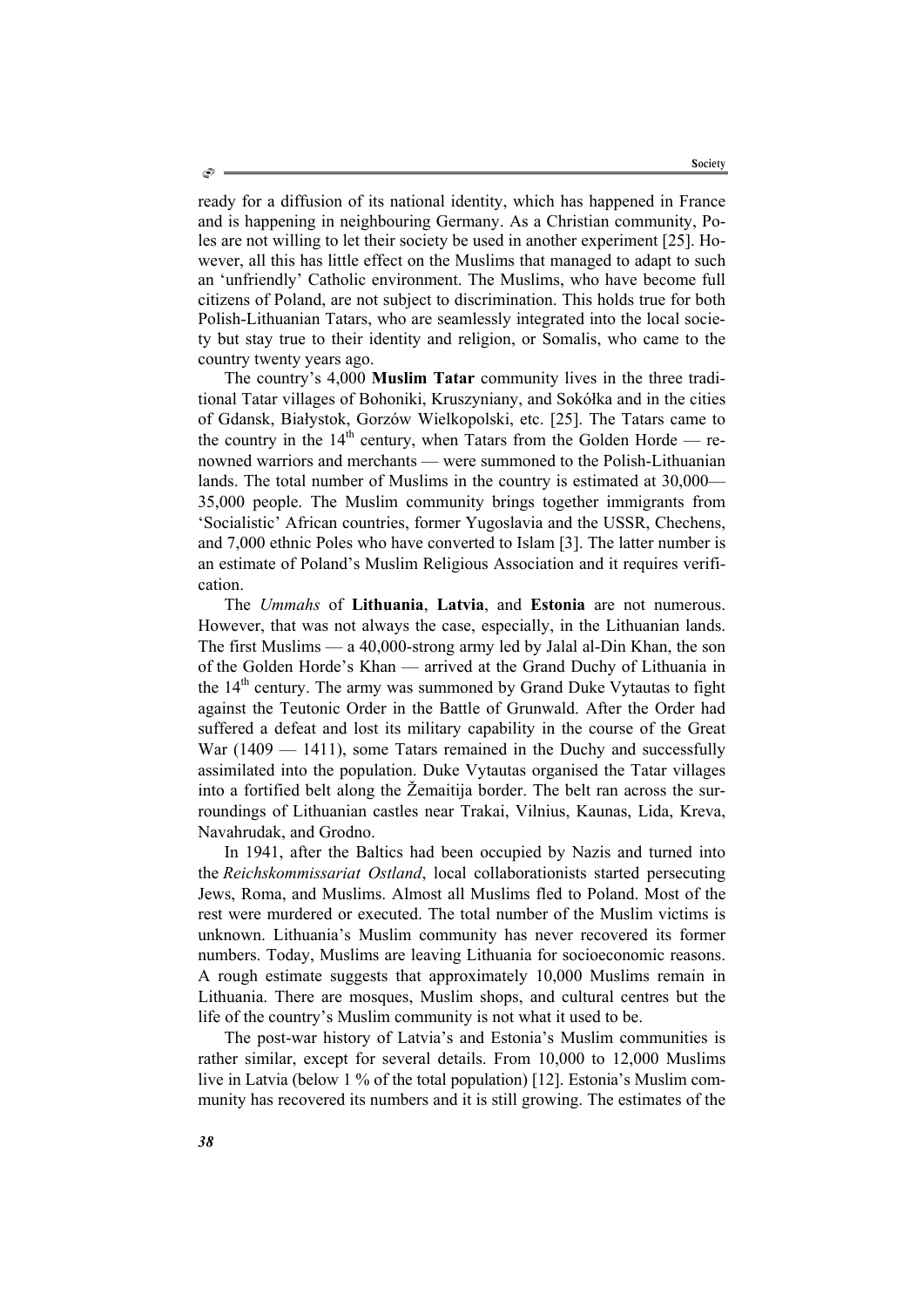number of Estonian Muslims range from 1,500 (officially registered) to 30,000 people. However, it is safe to assume that there are more Muslims living in Estonia today than in Latvia and Lithuania combined. The number of Muslims living in Estonia is close to those in Poland. Estonia's Muslim community is very heterogeneous. The supreme mufti of Estonia Ildar Muhamedšin is a Tatar. The majority of the community is comprised of Azerbaijanis, Turks, and immigrants from Central Asia and African countries.

The relations between the Muslims and the Baltics' authorities are rather complicated. This concerns both everyday discrimination and political issues such as the construction of mosques in Riga and Tallinn. The EU plans for refugee relocation have failed in the Baltics. The few families who had decided to move to Lithuania were faced with almost absolute poverty and aggression from the local population. Having received the first benefits, most of them left the country.

A country of an enormous territory bordered by numerous seas, **Russia** is not a Baltic Sea state proper. Therefore, only the Kaliningrad and Leningrad regions, Saint Petersburg, and some other northwestern territories will be considered as part of the Baltic region. Some experts estimate the number of Muslims living in Saint Petersburg at 12 — 13 % of the city's total population.

The secular Soviet traditions affect the estimates of the number of Muslims in Russia. It is usually estimated at 15 — 20 million people, i. e. 13 % of the country's total population. Many Muslims are seasonal workers that are not registered or accounted for. Since 2005, multicultural Russia (with the prevalence of Orthodox Christianity) has been an observer in the Organisation of Islamic Cooperation (ICO) — an international association that brings together 57 countries. Represented in the UN and the EU, the ICO strives to become the voice of Muslims across the world.

**Europeanisation of migrants or islamisation of Europeans?** The models for integrating immigrants into national societies differ in the methods for the social adaptation of immigrants [4; 7—9; 11; 26; 27; 3, etc.]. Some authors argue that France is using an **assimilation** model, Germany a **segregation** model, the UK a **pluralistic** model, etc. [29]. Any person born in France is considered a citizen, based on *jus soli*. The French model encourages migrants to embrace the host society's values and behaviour stereotypes. Immigrants are expected to abandon their former identity. In this case, immigrants can be considered full members of the society [5].

Germany's **segregation** model is based on the *jus sanguinis* principles. It is rather difficult for a person born to an immigrant family in Germany to become a full citizen. This leads to the formation of isolated immigrant communities. At first, the UK's pluralistic model was associated with the British Nationality Act that created the status of a 'Citizen of the United Kingdom and Colonies' (primarily, India, Pakistan, and Bangladesh). After 1985, the thesis about the 'multicultural nature' of British society came to the fore. Traditionally, immigrant communities have enjoyed extensive rights.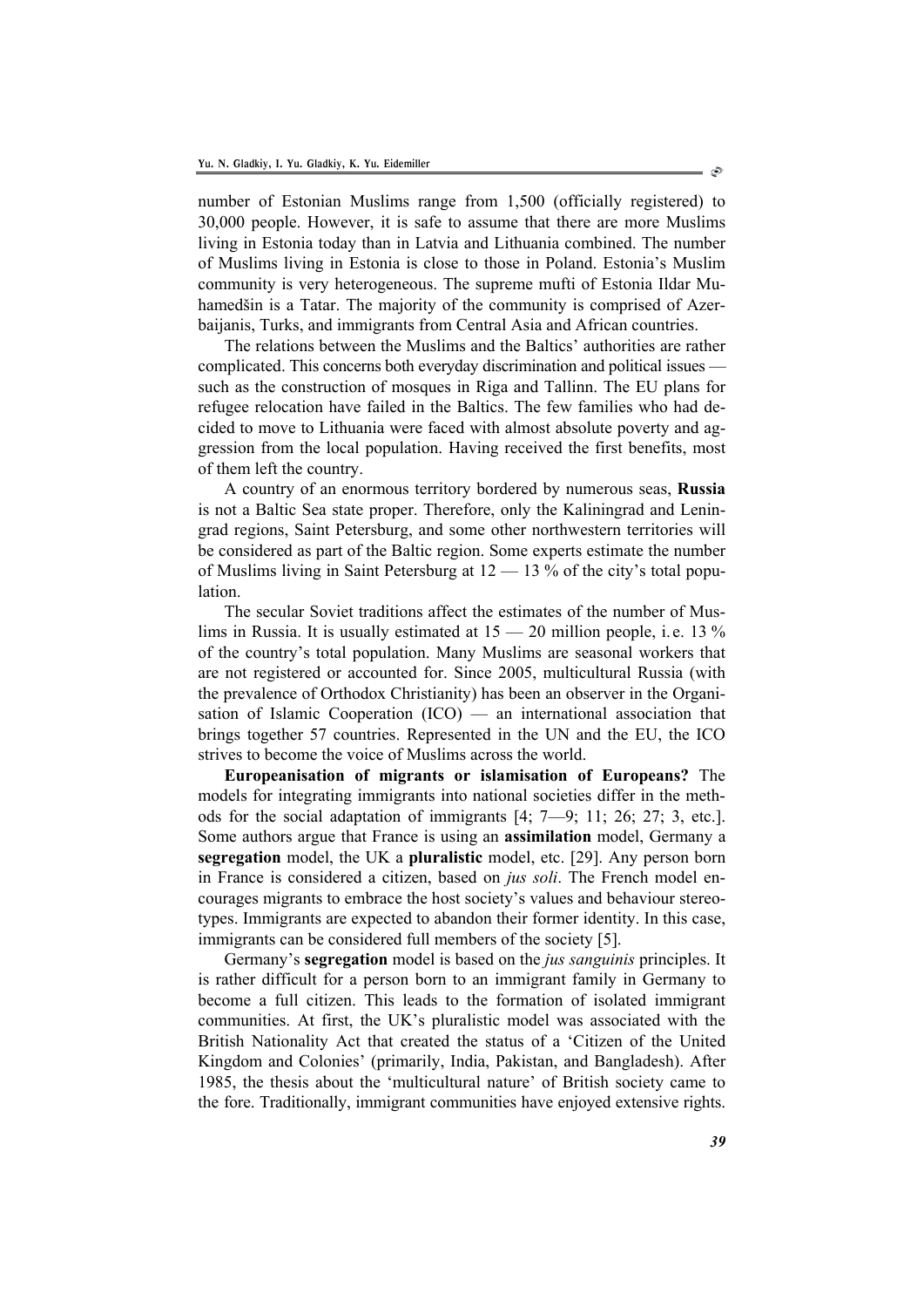Recently, the UK has limited the inflow of foreign labour to high-skilled professionals. To this end, the immigration points system was introduced. It takes into account education, qualifications, prospective income, etc.

The immigration laws of the economically developed Baltic region states are based on the above immigrant naturalisation models. In the Nordic countries, which strive to limit the level of migration flows, it is virtually impossible to acquire citizenship in the framework of professional immigration. Exceptions are made for persons with sought-after professions or substantial fortunes, capable of contributing to social and pension funds. In the Eastern Baltic countries, only business immigration is encouraged. One must meet the charter capital requirements to start a business in the Baltics. Brussels's refugee quota system is increasingly at odds with the immigration laws of most EU countries.

There are far deeper contradictions. Integration and immigration strategies are devised by not only the European Commission directorates but also Ministers of Integration. The revised Common Basic Principles for Immigrant Integration Policy place emphasis on not only immigrants' adaptation to the written and unwritten rules of the host society but also the *bilateral processes of citizens' adaptation.* Immigration is defined as 'a dynamic, twoway process of mutual accommodation by all immigrants and residents of Member States' [1, p. 160]. This thesis — which is raising concerns from a number of states because of the vagueness of the 'limits of mutual transformation' — is being endlessly recited by European politicians and experts.

Overall, Muslim immigration is a tangle of contradictions. Regardless of the selected model, the descendants of immigrants stay within Muslim circles, preserve their Islamic identity, cultural traditions, and family ties, and create a parallel society consisting of ethnicity-based immigrant communities. Against the background of a decline in the native population, the growing numbers of Muslim diasporas encourage some authors to declare a 'global Islamic counter-offensive'. They associate the process with demographic, civilizational, and political pressures and consider it a threat to the social stability and national identity of Western European countries.

In most Baltic region states, the fertility rate in the Muslim population is well above replacement level. At the same time, the rate of natural increase in the native population is either neutral or negative. In terms of the fertility rate, 'islamised' Sweden has outstripped Finland, where the fertility rate exceeded the mortality rate in some years. Of course, shifts in Sweden's demographic situation owe to the country's spectacular socioeconomic performance. However, the contribution of Muslim multi-child families cannot be denied.

The native population's concerns about the potential dissolution of the major ethnic group are not easily coupled with the propagated ideas of multiculturalism and tolerance [7; 17—19; 28]. The increasing radicalisation of societies in the Baltic region states — as well as across Western Europe — is a reaction to the strengthening of the Muslim community. Anti-immigrant sentiments might result in an interdenominational conflict. Such a conflict may even redraw the administrative maps of states.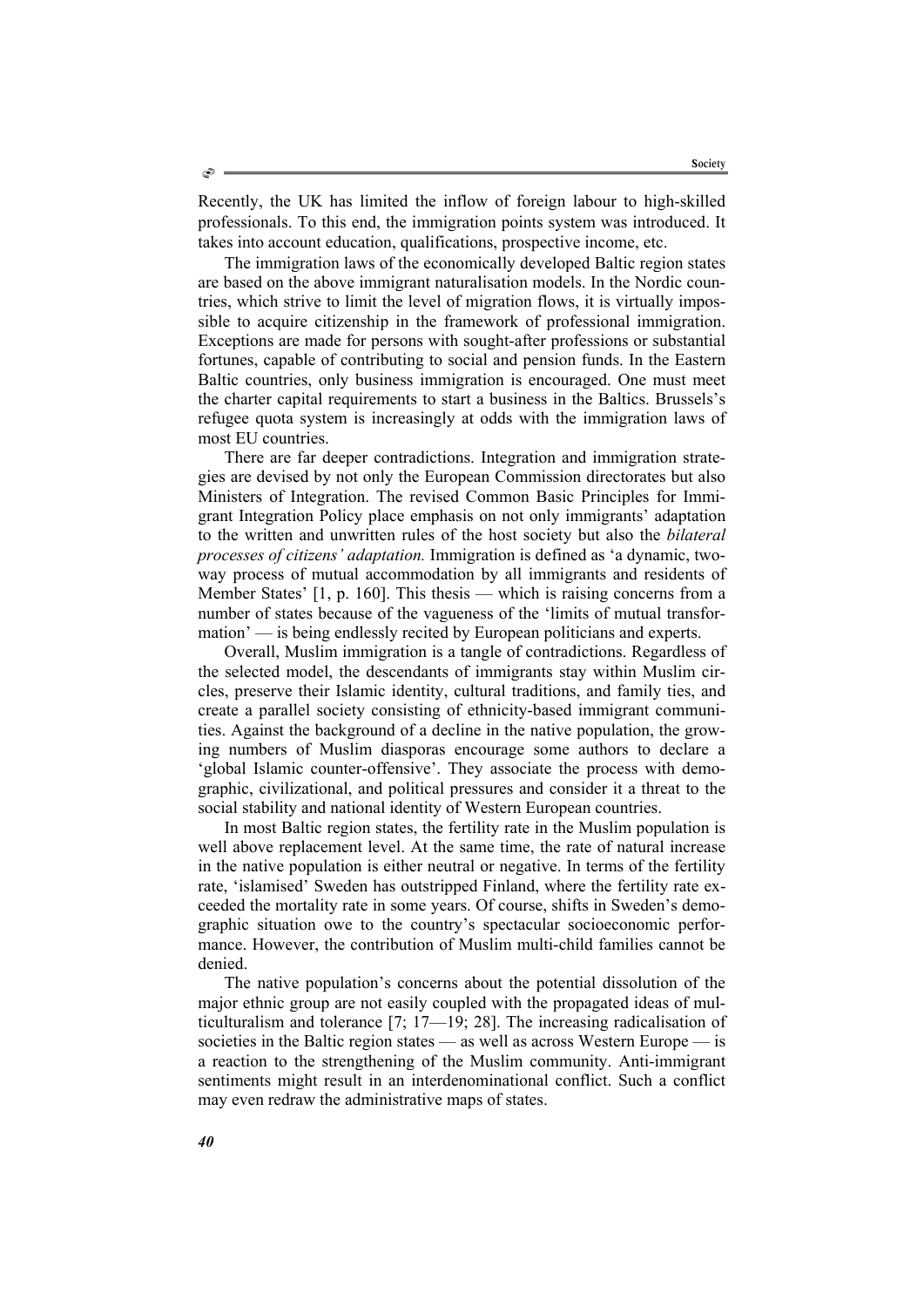Germany's anti-Islamic movement *Pegida* (*Patriotische Europäer gegen die Islamisierung des Abendlandes* — Patriotic Europeans against the Islamisation of the West) is largely affected by the extreme right and populist forces. The movement takes advantage of the citizens' reaction to increasing immigrant flows from the Middle East to organise thousands-strong rallies for 'our culture' and against 'religious fanaticism' and 'religious wars on German soil', etc. [33].

Finland is often quoted as an example of a country with best social adaptation practices, which include support for numerous Islamic traditions opening Halal stores, reserving special hours for Muslim women to use public pools, providing female doctors at hospitals' maternity units, publishing Islamic literature, etc. However, the campaign to limit the openness of Suomi to Muslim migrants is developing. In 2015, there were several rallies boasting slogans such as 'Islam will destroy us' and 'Close the borders'.

Authors sharing the ideas of cultural pluralism and 'liberal egalitarian and libertarian multiculturalism' [7; 17; 24; 31] are sometimes inclined to exaggerate immigrants' abilities to integrate into the societies of such countries as Sweden or Denmark — which are considered the most humane when it comes to immigrants. Alas, the prejudice against Islam and Muslims is growing in these countries. Only  $2 - 3\%$  of Nordic respondents have a positive attitude to Islam, whereas 60 %, polls suggest, have an extremely negative one. In both countries, there are parties taking advantage of the antiimmigrant sentiments and declaring that migrants from the Middle East are not only a heavy burden on taxpayers but also a threat to national cultures.

Today, one of the most misused headline clichés in mass media reads as follows: Europeanisation of migrants or Islamisation of Europeans?

**Possible Muslim integration scenarios.** The authors of this article believe that there are several predictable scenarios of Muslim integration (reintegration) in Western Europe, particularly, in the Baltic Sea states. In view of the cultural and historical landscape or the mental structure of the Baltic region's population, these scenarios are not plausible 'as is'. They are mere examples or templates that have a certain regional identity. Superimposed, they will result in antagonism and confrontations.

The imitation scenario is the most popular integration model across the EU's five largest economies — Germany, the UK, France, Italy, and Spain. As was the case in the mentioned countries, enormous sums spent on different assimilation programmes did not yield adequate results because of overly formalised approaches and the corruption element of the models. In this case, adaptation problems are not solved and goals are not attained. Material resources are used to repair possible damages.

Confrontation scenario. This model has been employed surreptitiously by the Netherlands and Denmark. Whereas Latvia and Estonia pursue an open stateless person policy towards the Russian-speaking population, the Netherlands act more subtly. In the past ten years, the Netherlands have suffered reputational damages within the EU and Denmark has incurred eco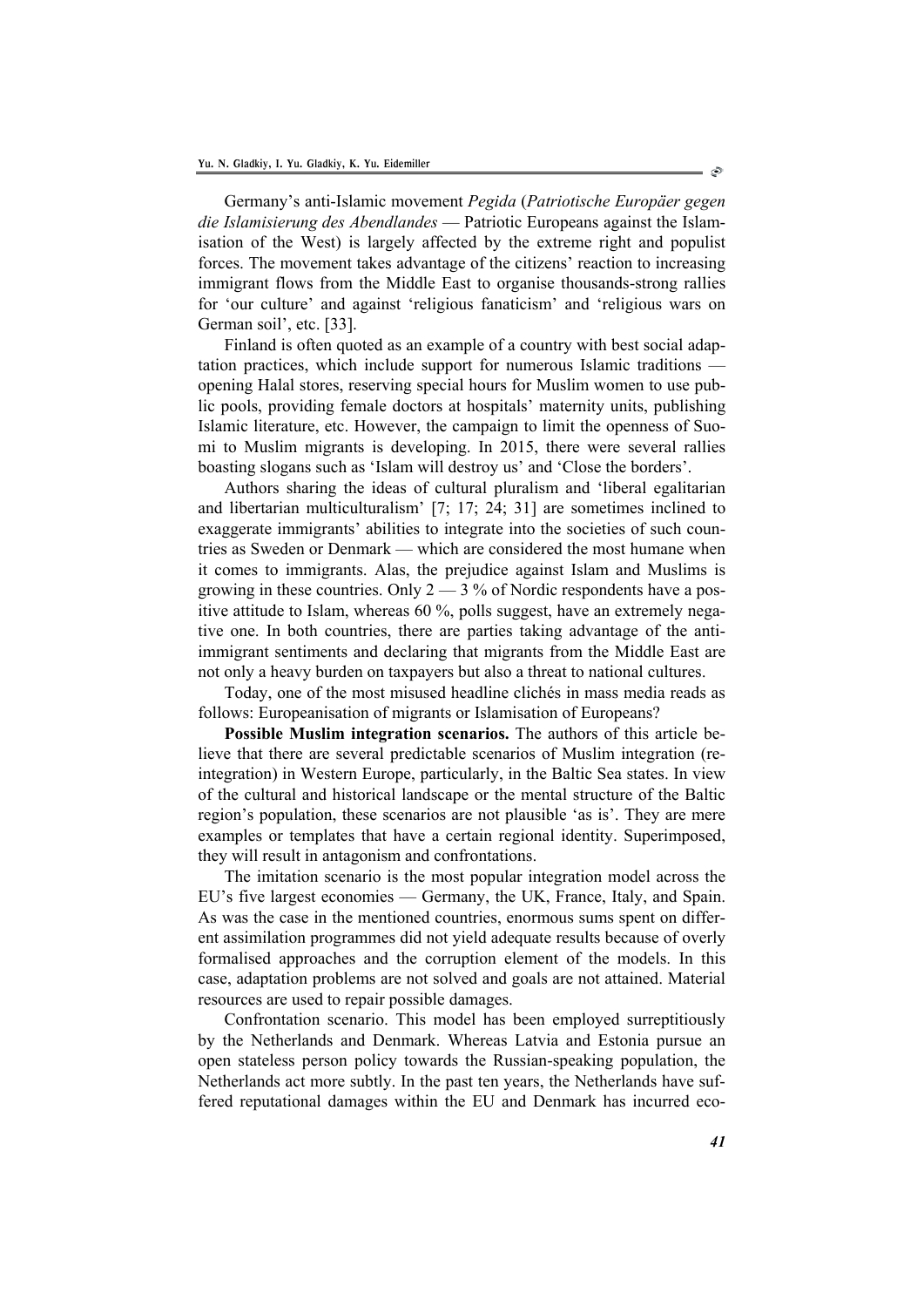nomic losses — Muslims across the world are boycotting goods from these countries. Muslims are refraining from services provided by companies with even an indirect affiliation with Denmark and the Netherlands. The principal goal of a confrontation scenario is the physical expulsion of the primarily Muslim population through creating unbearable and even impossible living conditions.

The *Singapore scenario* is one of the most progressive adaptation and integration models. The system was created out of hopelessness and it is a product of Singapore's internal conflicts. Thus, it cannot be considered a long-term or universal solution. In Singapore, there are strict settlement rules for different ethnic and religious groups. The compliance with these rules is closely controlled by the state. For instance, more than 25 % of Malayans or more than 13 % of Indians may not settle within one residential quarter. However, there are positive elements too. As soon as the proportion of Muslims living within a quarter reaches 20—25 %, a mosque is built there at public expense and it immediately becomes the property of the community. Moreover, the state recognises religious civil status acts and Shariah court rulings on inheritance issues, etc. Article 152 of the Constitution of Singapore forbids missionary work among religious minorities. This scenario contradicts the basic European values — freedom of choice, freedom of travel and residence, and privacy rights.

The *Palestinian scenario* seems to be the most plausible in view of the immigrants' conscious rejection of adaptation and integration. In effect, this means the ghettoisation of cities and urban agglomerations with a significant proportion of Muslim population. This happened in the *Gaza Strip*. Another possibility is the emergence of spacious reservations akin to the West Bank. In the aftermath of the Chechen war, after the Chechen Republic of Ichkeria had been established, the Russian Federation rejected the Palestinian scenario. When the situation had improved, Russia spared no effort to integrate Chechnya and its people into the Russian Federation.

All the relevant parties will benefit if the Baltic region states come up with a different scenario and find a unique way to integrate and adapt their Muslim population.

#### References

1. Boroday, S. 2013, Islam in modern Europe: demography, integration, prospects, *Islam v sovremennom mire* [Islam in the modern world], no. 1—2 (29—30), available atL: http://www.idmedina.ru/books/islamic (accessed: 15.03.2017). (in Russ.)

2. Volkova, T.P. 2011, Classic philosophical concepts of multiculturalism and tolerance, *Bulletin of the MGTU*, Vol. 14, no. 2, p. 254—259. (in Russ.)

3. Emelyanov, I.V. 2008, Islam in Poland. The Crescent moon under the wing of a white eagle, *Medina al-Islam*, no. 76. (in Russ.)

4. Ryazantsev, S.V. 2001, *Opyt i problemy regulirovaniya migratsionnykh potokov v stranakh Zapadnoi Evropy* [Experience and problems of migration management in the countries of Western Europe], Moscow, 71 p. (in Russ.)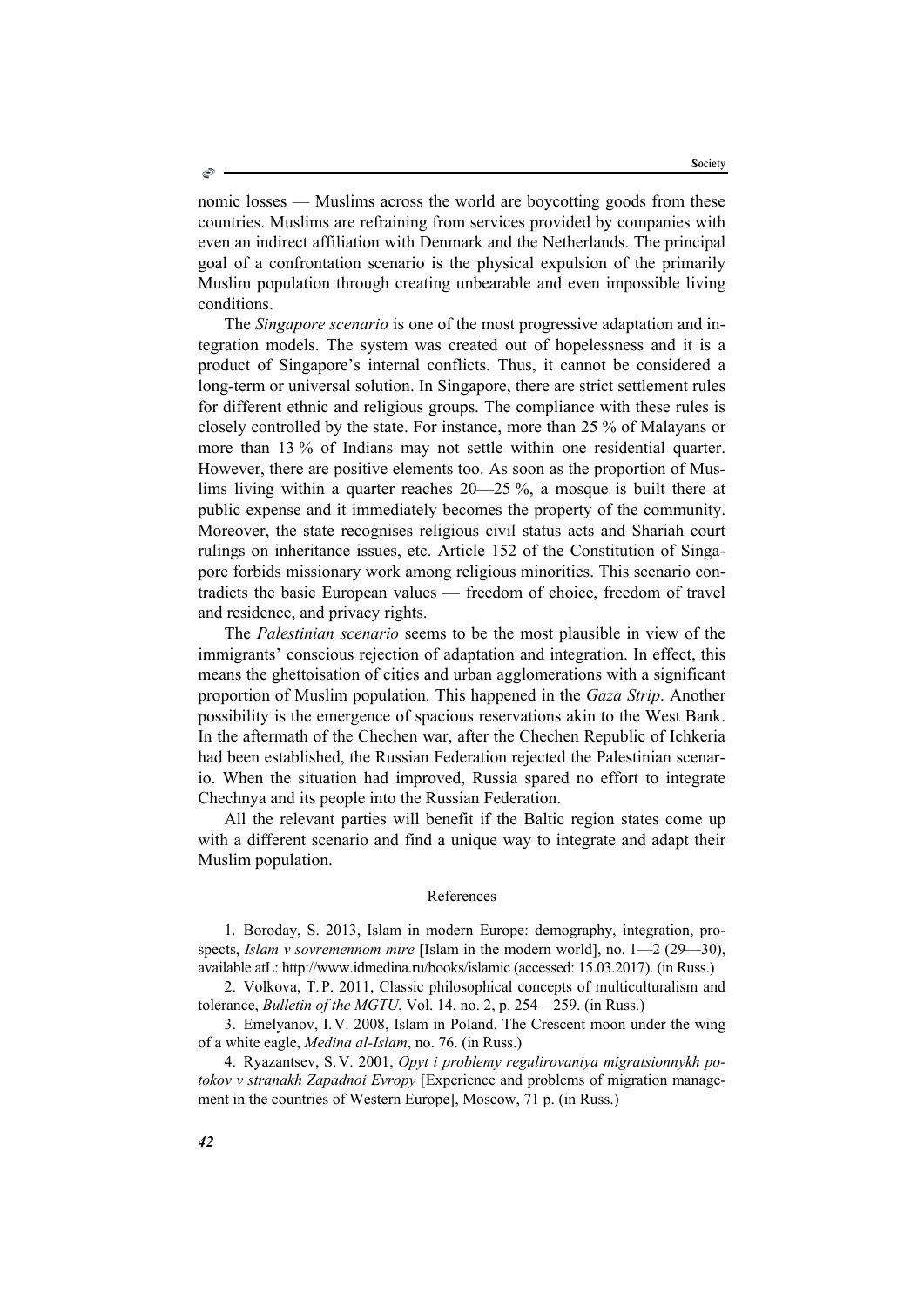5. Tantone, M. 2002, Immigration policies of France and the issue of illegal immigration, *Immigratsionnaya politika zapadnykh stran: Al'ternativy dlya Rossii* [Immigration policies of Western countries: Alternatives for Russia], Moscow, p. 204—212. (in Russ.)

6. Sapega, G. 2006, Immigrants in Western Europe, *Mirovaya ekonomika i mezhdunarodnye otnosheniya* [World economy and international relations], no. 9, p. 50—58. (in Russ.)

7. Walzer M. 1997, *On Toleration*, New Haven.

8. Chetverikova, O. 2005, Islam in modern Europe, *Rossiya v 21 veke* [Russia in the 21st century], February 2005, Moscow, p. 53—77.

9. Atkinson, R., Davoudi, S. 2000, The Concept of Social Exclusion in the European Union: Concept, Development and Possibilities, *Journal of Common Market Studies*,Vol. 38, no. 3, p.427—448. DOI: https://doi.org/10.1111/1468-5965.00229.

10. Barry B. 2001, *Culture and Equality: an Egalitarian Critique of Multiculturalism*, Cambridge, p. 36.

11. Brown, A. 2003, Do we need mass immigration? *Lancing*, no. 6, 150p.

12. Population by religious community indicated, municipalities, 2011, *Official Statistics Portal (OSP)*, available at: http://osp.stat.gov.lt/en/2011-m.-surasymas (accessed 11.4.2017).

13. Berglund, N. 2017, Culture shock hits refugees in Karasjok, *Newsinenglish. no*, available at: http://www.newsinenglish.no/2017/02/09/culture-shock-hits-refugeesin-karasjok (accessed 11.4.2017).

14. *Danmarks Statistic*, 2015, available at: http://www.dst. dk/da/Statistik/Nyt Html?cid=20613 (accessed 11.04.2017).

15. *Handbook on Integration for policy — makers and practitioners*, 2010, Third edition. European Comission, 174 pp.

16. Jacobsen, B.A. 2016, Hvor mange muslimer bor der i Danmark? *Kristeligt Dagblad*, available at: https://www.religion.dk/religionsanalysen/hvor-mangeindvandrer-lever-i-danmark (accessed 01.04.2017).

17. Kukathas, Ch. 2003, *The Liberal Archipelago: a theory of diversity and Liberal vision*, Oxford Scholarship Online, available at: http://www.oxfordscholarship. com/view/10.1093/019925754X.001.0001/acprof-9780199257546 (accessed 11.04.2017). DOI: 10.1093/019925754X.001.0001

18. Kymlicka W. 1998, *Finding Our Way. Rethinking Ethnocultural Relations in Canada*, Toronto, Oxford, N.Y., p. 102.

19. Kymlicka, W. 1995, *Multicultural Citizenship: A Liberal Theory of Minority Rights*, Oxford, 296 p.

20. Leiken, S. 2004, *Bearers of Global Jihad? Immigration and National Security after 9/11*, Washington, p. 44—48.

21. Nielsen, S.J. 2012, *Islam in Denmark: The Challenge of Diversity*, ed., Lanham MD, Lexington, 262 p.

22. Nielsen, S.J. 2013, *Muslim Political Participation in Europe*, Edinburgh, 360 p. DOI: https://doi.org/10.3366/edinburgh/9780748646944.001.0001.

23. Okin, S. 1999, *Multiculturalism Bad for Women?* Princeton, Princeton University Press, 146 p.

24. Parekh, B.C. 2002, *Rethinking Multiculturalism: Cultural Diversity and Political Theory*, Cambridge, Mass, 400 p.

25. Bienvenu, H. 2016, Poland «changing for the worse» for Muslims and refugees, *EUobserver*, available at: https://euobserver.com/beyond-brussels/134447 (accessed 15.03.2017).

ං